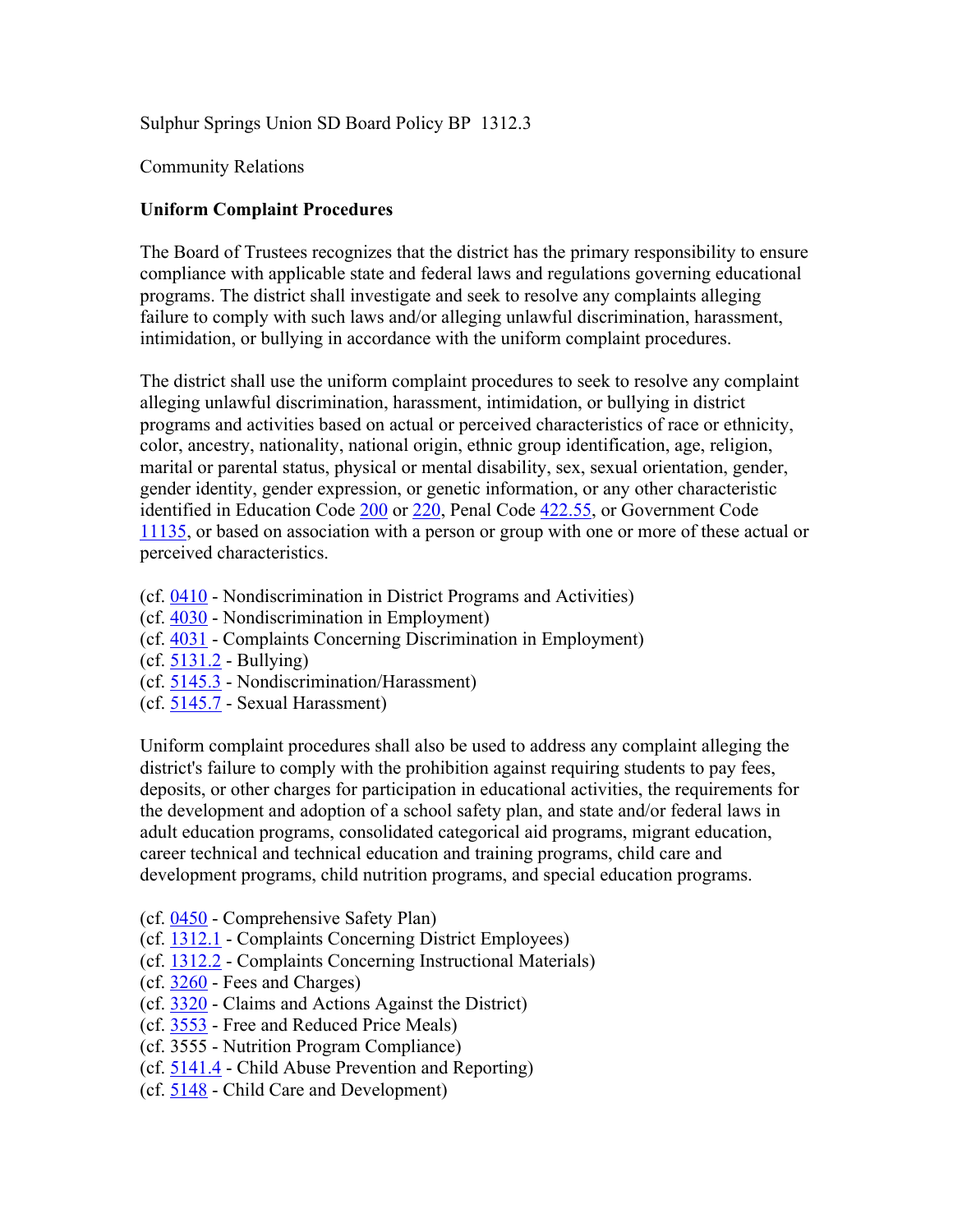- (cf. 6159 Individualized Education Program)
- (cf. 6171 Title I Programs)
- (cf. 6174 Education for English Language Learners)
- (cf. 6175 Migrant Education Program)
- (cf. 6178 Career Technical Education)
- (cf. 6178.1 Work-Based Learning)
- (cf. 6178.2 Regional Occupational Center/Program)
- (cf. 6200 Adult Education)

The Board prohibits any form of retaliation against any complainant in the complaint process. Participation in the complaint process shall not in any way affect the status, grades, or work assignments of the complainant.

The Board encourages the early, informal resolution of complaints at the site level whenever possible.

The Board recognizes that a neutral mediator can often suggest a compromise that is agreeable to all parties in a dispute. In accordance with the uniform complaint procedures, whenever all parties to a complaint agree to try resolving the problem through mediation, the Superintendent or designee shall initiate that process. The Superintendent or designee shall ensure that the results are consistent with state and federal laws and regulations.

In investigating complaints, the confidentiality of the parties involved and the integrity of the process shall be protected. As appropriate for any complaint alleging discrimination, harassment, intimidation, or bullying, the Superintendent or designee may keep the identity of a complainant confidential to the extent that the investigation of the complaint is not obstructed.

(cf. 4119.23/4219.23/4319.23 - Unauthorized Release of Confidential/Privileged Information)

(cf. 5125 - Student Records) (cf. 9011 - Disclosure of Confidential/Privileged Information)

The district's Williams uniform complaint procedures, AR 1312.4, shall be used to investigate and seek to resolve any complaint related to the following:

1. Sufficiency of textbooks or instructional materials

2. Emergency or urgent facilities conditions that pose a threat to the health or safety of students or staff

3. Teacher vacancies and misassignments

(cf. 1312.4 - Williams Uniform Complaint Procedures)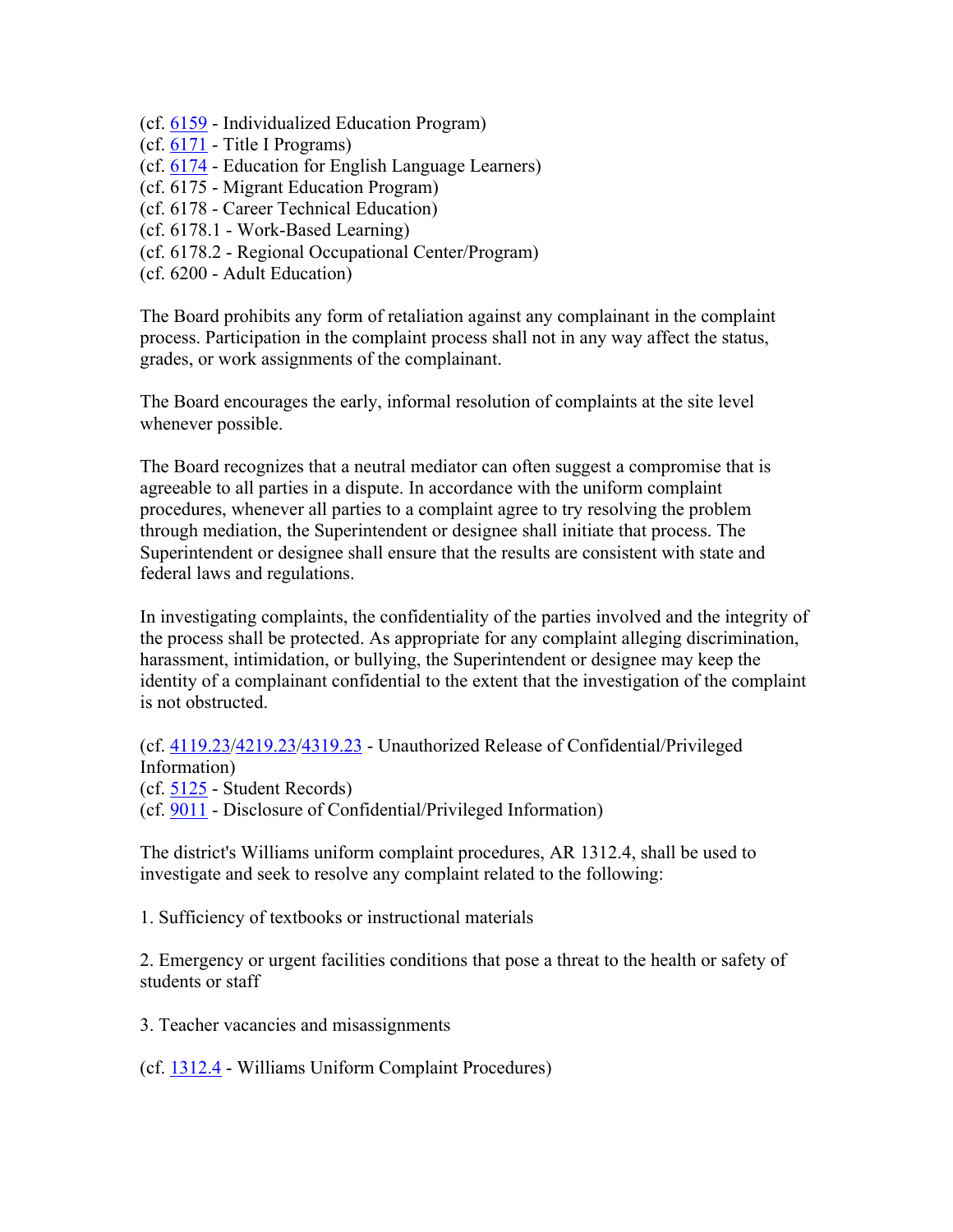Legal Reference:

# EDUCATION CODE

200-262.4 Prohibition of discrimination 8200-8498 Child care and development programs 8500-8538 Adult basic education 18100-18203 School libraries 32289 School safety plan, uniform complaint procedures 35186 Williams uniform complaint procedures 37254 Intensive instruction and services for students who have not passed exit exam 41500-41513 Categorical education block grants 48985 Notices in language other than English 49010-49013 Student fees 49060-49079 Student records 49490-49590 Child nutrition programs 52160-52178 Bilingual education programs 52300-52490 Career technical education 52500-52616.24 Adult schools 52800-52870 School-based program coordination 54000-54028 Economic impact aid programs 54100-54145 Miller-Unruh Basic Reading Act 54400-54425 Compensatory education programs 54440-54445 Migrant education 54460-54529 Compensatory education programs 56000-56867 Special education programs 59000-59300 Special schools and centers 64000-64001 Consolidated application process

## GOVERNMENT CODE

11135 Nondiscrimination in programs or activities funded by state 12900-12996 Fair Employment and Housing Act

## PENAL CODE

422.55 Hate crime; definition

422.6 Interference with constitutional right or privilege